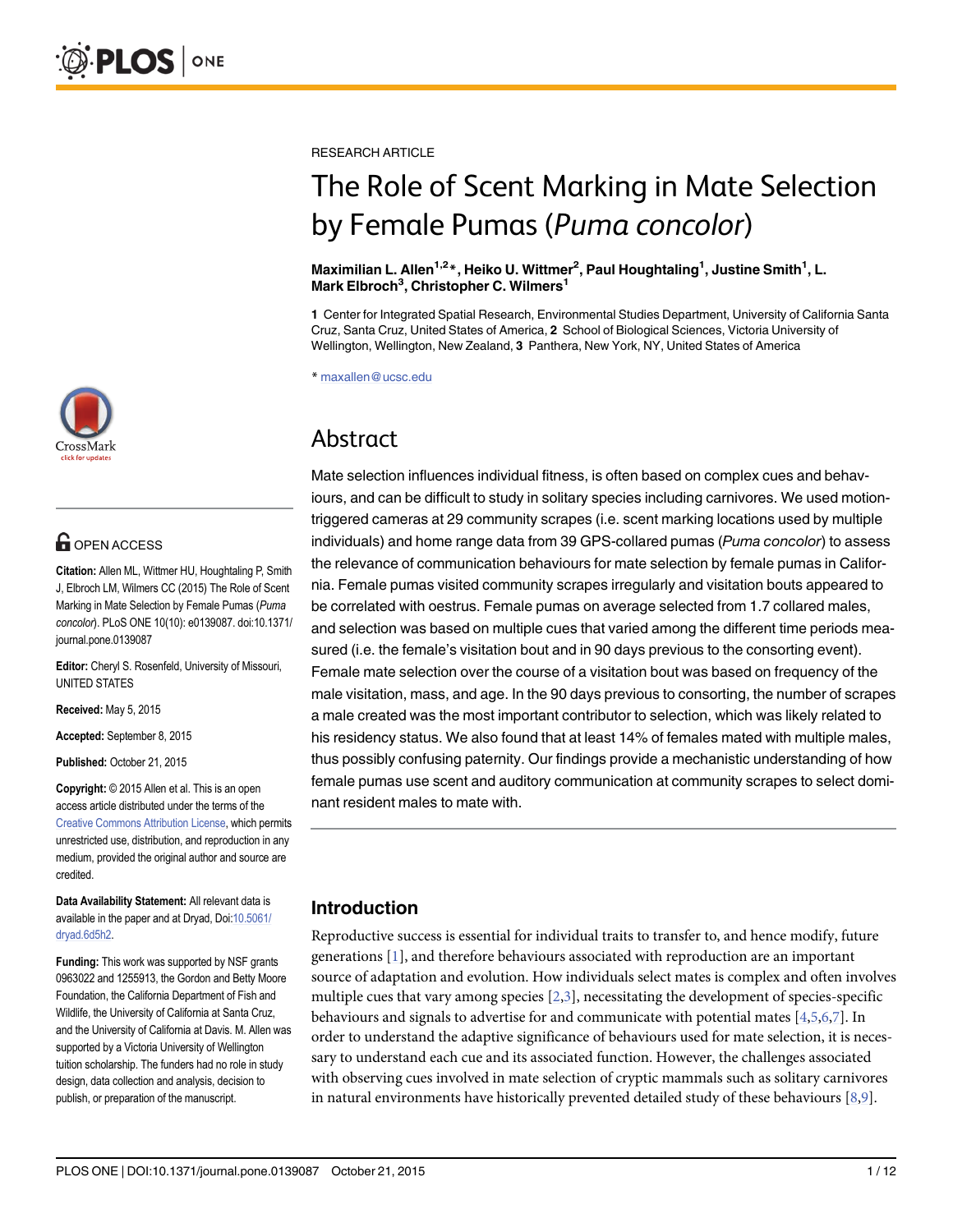<span id="page-1-0"></span>

Competing Interests: The authors have declared that no competing interests exist.

Reproductive strategies in solitary carnivores are expected to vary between males and females. In these species, males are commonly polygynous and often significantly larger than females. Males are thought to compete with other males for territories that encompass the home ranges of multiple females and are believed to attempt to mate with every reproductive female residing within their territory [[4](#page-10-0),[7,8,10,11\]](#page-10-0). Conversely, female solitary carnivores tend to overlap with few potential mates  $[8,12,13]$ , and may primarily rely on carefully assessing cues to select a mate that best enhances survival of their offspring [[2\]](#page-10-0). A key aspect of female mate selection is thought to be the body mass of potential mates. Larger mass in male carnivores appears to be selected for across generations as an indicator of greater fitness and physical dominance, both of which can be expressed via larger territories [\[8,9\]](#page-10-0). However, recent advances in our understanding of mate selection suggest that female selection is more complex than simplistic assessments of male ornamentation or mass [\[9\]](#page-10-0).

The spatiotemporal dispersed structure of populations of solitary carnivores requires indirect methods to advertise for potential mates and communicate with competitors. Many solitary carnivores are thought to therefore communicate with competitors through indirect cues (i.e. scent marking and vocalizations) rather than through direct contact  $[8,13,14]$  $[8,13,14]$  $[8,13,14]$  $[8,13,14]$ . Felids are generally considered to have a poor sense of smell when compared to canids and ursids [\[8](#page-10-0)], but nevertheless, the most commonly observed form of indirect communication in solitary felids is scent marking [[4,8,14\]](#page-10-0). Scent marking (e.g. via sprayed urine) potentially allows male felids to advertise their presence and residency status to other males and females whose home ranges they overlap  $[4,8,14,15]$ . Female solitary carnivores can then potentially visit scent marking areas used by multiple males and simultaneously assess potential mates.

Pumas (Puma concolor) are solitary, territorial felids, and primarily communicate through scent marking  $[8,16]$  $[8,16]$ . Pumas breed throughout the year  $[8,16]$  $[8,16]$  $[8,16]$  $[8,16]$  $[8,16]$ , however, research suggests that parturitions in some areas peak in summer and early autumn [\[8,17,18\]](#page-10-0). For populations that experience peaks in parturitions, mating behaviour is also expected to peak (i.e. an additional 3 months earlier). Nevertheless, the potential for mating to occur throughout the year suggests that scent marking and other communication behaviours associated with mate selection, too, must occur throughout the year. Mate selection in pumas might be further complicated due to aggressive behaviours, including those causing injuries or death, of males towards females not in oestrus [\[8](#page-10-0)].

Scraping, where a puma uses its hind feet to create a mound of substrate material and then sometimes urinates or defecates on the mound ([S1 Video\)](#page-9-0), is the most frequently observed communication behaviour in pumas  $[8,19,20]$  $[8,19,20]$ . Following Allen et al.  $[20]$  $[20]$  $[20]$ , we define scent marking areas where scrapes are concentrated or clumped ( $\geq$  3 in 9 m<sup>2</sup>) as 'community scrapes.' Community scrapes are often used by multiple individual pumas, most frequently by resident males [[20](#page-10-0)]. Pumas have been observed to display other behaviours at these scrape areas, including olfactory investigation, the flehmen response, and caterwauling [\(S2 Video\)](#page-9-0) [\(Table 1\)](#page-2-0) [[20](#page-10-0)]. Male communication at community scrapes may be primarily to advertise for mates, but is also likely to deter competitors [[20](#page-10-0)]. In contrast, the most frequent communication behaviours displayed by female pumas at community scrapes are investigative and may be used for the assessment of potential mates [[20](#page-10-0)]. Although recent research has begun to explain how scraping and associated behaviours are used by pumas for intraspecific communication e.g., [[8,19,20](#page-10-0)], we do not currently understand their functions in female mate selection.

We monitored a puma population that included 39 marked individuals (20 females and 19 males) in California from 2011–2013 to better understand female mate selection strategies. Pumas are difficult to observe due to their cryptic nature, so we deployed motion-triggered video cameras at known community scrapes to record communication behaviours, visitation rates, and to assess the relevance of communication behaviours for mate selection. We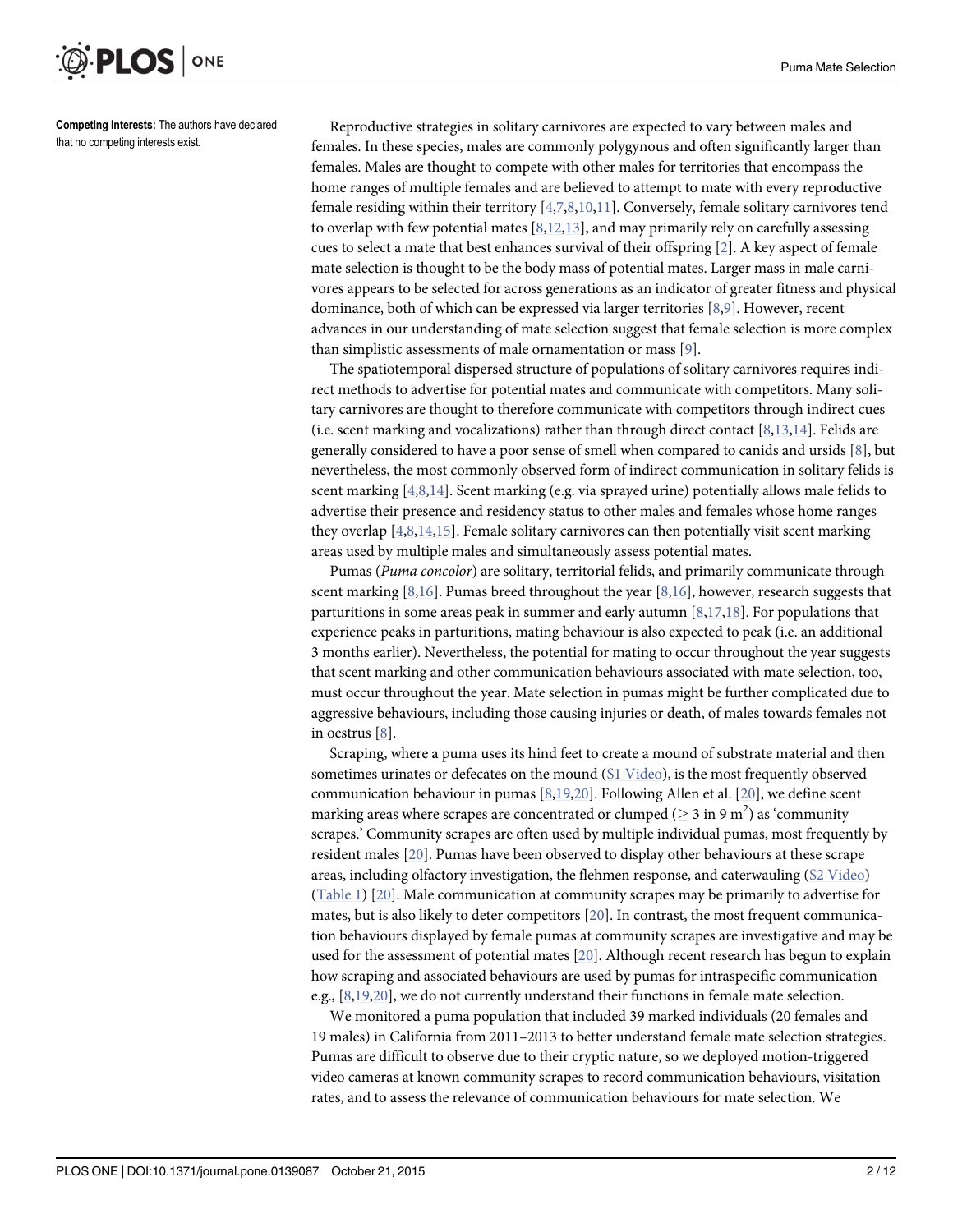| <b>Behaviour</b>           | <b>Definition</b>                                                                                                                                        |  |  |  |  |
|----------------------------|----------------------------------------------------------------------------------------------------------------------------------------------------------|--|--|--|--|
| Caterwauling               | A loud, reverberant call. Most frequently given by females.                                                                                              |  |  |  |  |
| <b>Flehmen Response</b>    | Where the puma picked up its head and curled back its upper lip, sometimes<br>arching its neck backwards, in order to expose its vomeronasal organ.      |  |  |  |  |
| Olfactory<br>Investigation | Where the puma is using its olfactory sense to investigate cues and signals, noted<br>by the pumas nose within one head length of a scrape or other cue. |  |  |  |  |
| Scraping                   | Where the puma clawed in substrate with their hind feet and then sometimes<br>urinated and/or defecated on the scraped mound of material.                |  |  |  |  |

<span id="page-2-0"></span>[Table 1. T](#page-1-0)he definitions of behaviours exhibited by pumas at community scrapes, based on Allen et al. [[20\]](#page-10-0).

doi:10.1371/journal.pone.0139087.t001

formulated the following three hypotheses: 1) Due to differences in mating strategies, patterns in visitation would vary between male and female pumas. We expected male pumas to visit regularly to advertise for females and mark for territorial ownership. We expected females to be irregular in visitation, avoiding community scrapes when raising kittens, and visiting when in estrus; 2) Because reproductive females generally mate once every two years, we expected that female pumas will make fewer forays to community scrapes outside of their core home ranges than males. Successful females generally mate once every two years, so less of their time is spent seeking out mates, and may be more likely to choose the resident male to improve safety of their dependent kittens from infanticide. In contrast, male pumas are expected to seek opportunities to mate with every available female, including making forays out of their home range to search for females, and being drawn outside of their home range by the caterwauling of females; 3) Females will select male pumas based on perceived residency (in order to avoid infanticide later), which males advertise by the frequency of their visitation to community scrapes. Because mass and age are related to residency in male pumas (Logan and Sweanor 2001), females may also indirectly select for those characteristics.

# Materials and Methods

#### Study area

Our study area is  $1,700 \text{ km}^2$  in the Santa Cruz Mountains of California, including parts of Santa Cruz, San Mateo, and Santa Clara counties [\(Fig 1\)](#page-3-0). The study area is bounded by the Pacific Ocean to the west, the city of San Jose to the north, the city of Santa Cruz to the south and Highway 101 to the east. An arterial highway (California Highway 17) bisects the study area. Vegetation characteristics and climatic conditions in the study area have been described in detail elsewhere [[20](#page-10-0)[,21\]](#page-11-0).

# Ethics statement

Our protocols for the capture of pumas adhered to the guidelines outlined by the American Society of Mammalogists [\[22\]](#page-11-0), and were approved by the Institutional Animal Care and Use Committee of the University of California, Santa Cruz (Protocols Wilmc0709 and Wilmc1101), and the Wildlife Investigations Lab of the California Department of Fish and Wildlife. Puma capture and handling protocols have been described in Wilmers et al. [\[21\]](#page-11-0), and no pumas were ever killed/sacrificed as part of research methods. Pumas were not endangered, and permission to handle pumas was granted through a Memorandum of Understanding and Scientific Collecting Permit #11968 with the California Department of Fish and Wildlife.

Our research was carried out on a combination of public and private land. In each case, we approached the property owner for permission to access their property before entering. Public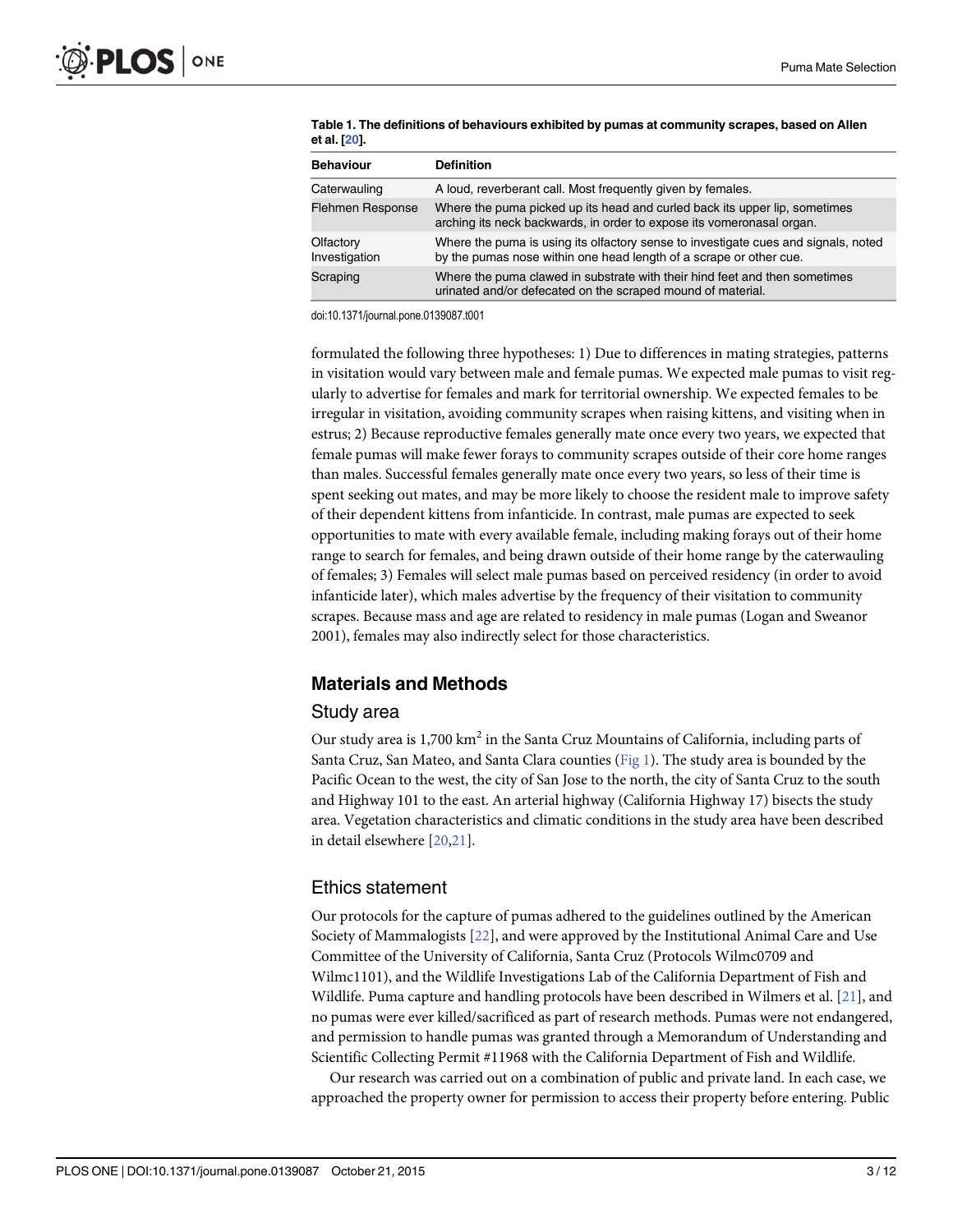<span id="page-3-0"></span>

[Fig 1. A](#page-2-0) map of the study area, showing the location of monitored community scrapes. The study area included areas in Santa Cruz, San Mateo, and Santa Clara Counties and the cities of Santa Cruz and San Jose in California.

doi:10.1371/journal.pone.0139087.g001

properties that required permits were California State Parks, the city of Santa Cruz, Midpeninsula Regional Open Space District, Penninsula Open Space Trust, and Santa Clara County Parks.

# Field methods

We monitored behaviour of pumas at community scrapes between May 2011 and July 2013 using motion-triggered video cameras with infrared flash (Bushnell TrophyCam, Overland Park, KS). We concurrently captured and placed GPS-enabled collars (Model GPS Plus 1D, Vectronics Aerospace, Berlin, Germany) with unique identifiers on 39 pumas (females = 20, males = 19) residing in our study area. The collars were generally set to collect waypoints every 4 h, and had a mean fix rate of 76.1 ( $\pm$  4.1 SE) %. The pumas with collars were monitored for a mean of 1.71 ( $\pm$  0.26 SE) years. We defined community scrapes as scrape areas used for communication by  $>1$  puma (confirmed through camera data), that were not associated with either kill or bedding sites [[20](#page-10-0)]. The community scrapes we found were typically characterized by an abundance of scrapes in a small area ( $\geq$  3 in 9m<sup>2</sup>) [<u>20</u>]. The community scrapes were also used by other carnivores for scent marking, including coyotes (Canis latrans), bobcat (Lynx rufus), gray foxes (Urocyon cinereoargenteus), and striped skunks (Mephitis mephitis). We identified areas that potentially contained community scrapes using an algorithm that identified areas visited by collared pumas multiple times but with at least 7 days in between consecutive visits (to eliminate kill sites)  $[21]$  $[21]$  $[21]$ . We also identified additional scrapes in areas not occupied by collared pumas during opportunistic site investigations. To date we have documented 299 community scrapes through field visits, and placed motion-triggered cameras at community scrapes at dispersed sites that appeared to have regular activity. We placed 1 camera at each community scrape, approximately 3 m from the scrape itself. We programmed cameras to record 60 s videos at each trigger with a 1 s delay before becoming active again in order to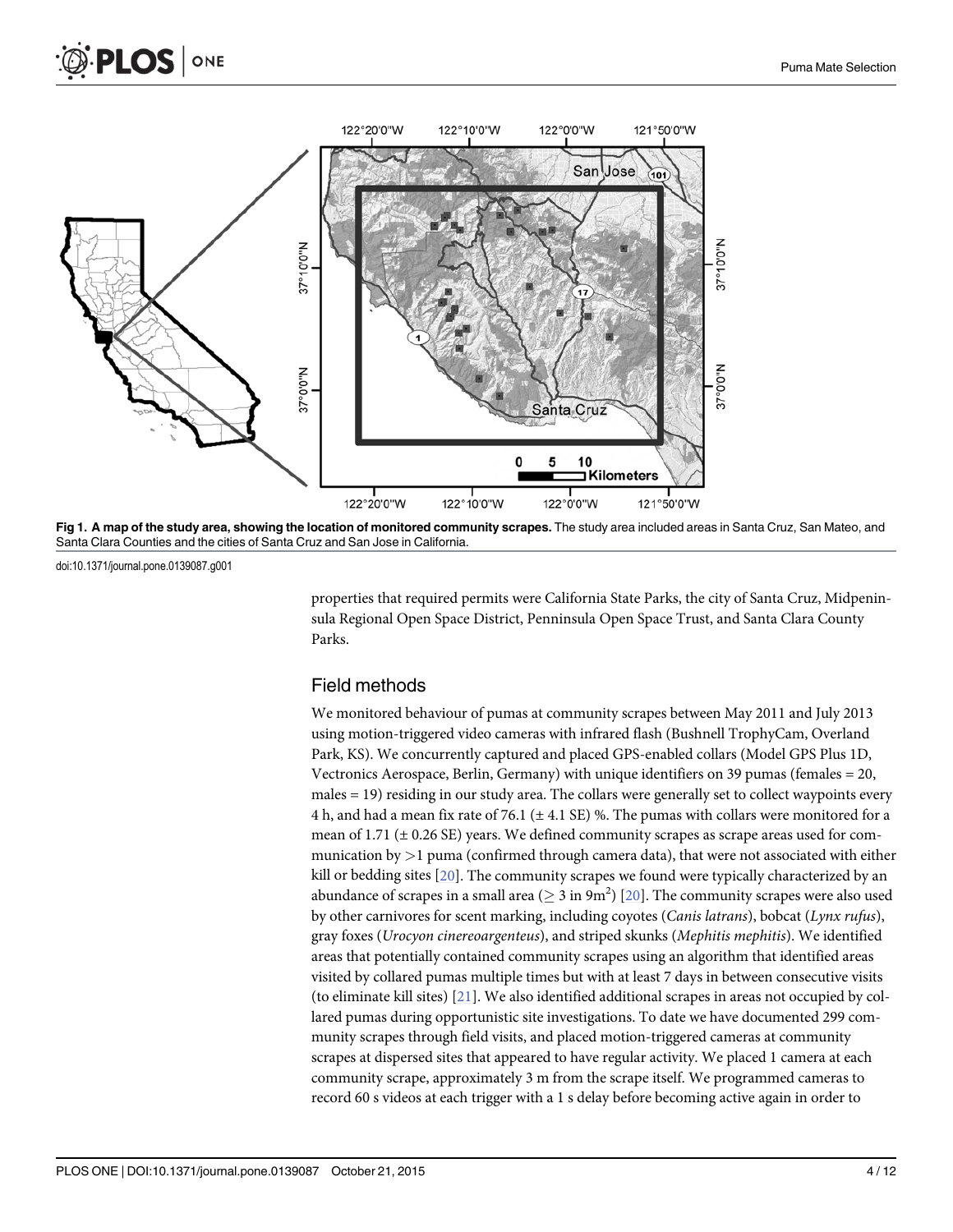<span id="page-4-0"></span>maximize recording time. We visited the community scrapes to maintain the cameras every 1–3 months, based on battery type and memory card capacity.

When possible, we identified the individual puma recorded in videos and placed them into demographic classes based on age (mature > 3.5 years or immature < 3.5 years) and sex (male or female). Demographic information, including mass and age, was readily available for collared individuals documented on cameras ( $n_{male} = 8$ ,  $n_{female} = 13$ ). We used the mass acquired from the capture closest to the visit, and determined age by measuring gum line recession during capture  $[23]$  and adjusting the age in half year increments following the initial capture date. For individuals without collars ( $n_{male} = 2$ ,  $n_{female} = 22$ ,  $n_{unknown} = 4$ ), when possible, we identified sex and age class through the type and position of genitals and external physical characteristics [\[24,25\]](#page-11-0). Identifying individuals in species that lack definite markings is often unreliable e.g.,  $[26]$  $[26]$ . We thus attempted to use what appeared to be unique spotting patterns on the inside of the upper leg or other distinct features including scarring, kinks in their tail, and old injuries [\[27,28\]](#page-11-0). In cases where an individual was not readily identifiable we did not use their identity in the statistical analyses. Due to the difficulty in identifying individuals, and our large number of females without collars, data on female visitation rates should be interpreted with caution.

We removed immature pumas and mature females traveling with kittens from our analyses, as they were less regular visitors and tend to act as non-participants in mating behaviours [\[20\]](#page-10-0). To ensure spatio-temporally independent samples and minimize pseudo-replication, we pooled the data from cameras placed at community scrapes < 1 km apart. We had one exception where the scrapes were separated by a lake and cliff that, based on GPS data, substantially increased the travel time of pumas. We removed from our analyses any community scrapes we monitored for < 3 months, and excluded any periods with camera malfunctions from our visitation samples. This resulted in 30 distinct community scrape areas monitored during this study.

We monitored these 30 community scrapes for a mean of 501 days  $\pm$  38 SE (range 125– 791), and watched each video that met our previously listed criteria (676 visits by mature males and 179 visits by mature females traveling without kittens). For each visit, we recorded the date and time, length of visit to the closest second (averaged for pooled samples), and number of scrapes created (averaged for pooled samples). We also recorded events of consorting with pumas of the opposite sex, and behaviours possibly associated with mate selection, including scraping, olfactory investigating, caterwauling, and flehmen response (see [Table 1](#page-2-0) for definitions).

## Statistical analyses

We used program R version 3.1.0 [\[29\]](#page-11-0) for all statistical analyses. In each analysis we considered  $p < 0.05$  to represent statistical significance. The data used in these analyses is available using the doi address: doi[:10.5061/dryad.6d5h2](http://dx.doi.org/10.5061/dryad.6d5h2).

We first tested for differences in visitation between male and female pumas using the 'days until next visit' as our variable, with a mixed-model analyses of variance (ANOVAs) within the nlme package  $[30]$ . We measured days until next visit as the number of days for the same individual to return to the same community scrape. We compared male visitation to two categories of female visitation, first comparing male visitation to all female visitation. Second, because female visitation occurred in shorter visitation bouts, we compared male visitation to females during their visitation bouts. We defined visitation bouts as repeated visits by an individual female with  $\leq 60$  days between visits, based on a natural break in the data [\[31,32\]](#page-11-0). In our analysis we used days until next visit as our dependent variable, sex of the pumas as the independent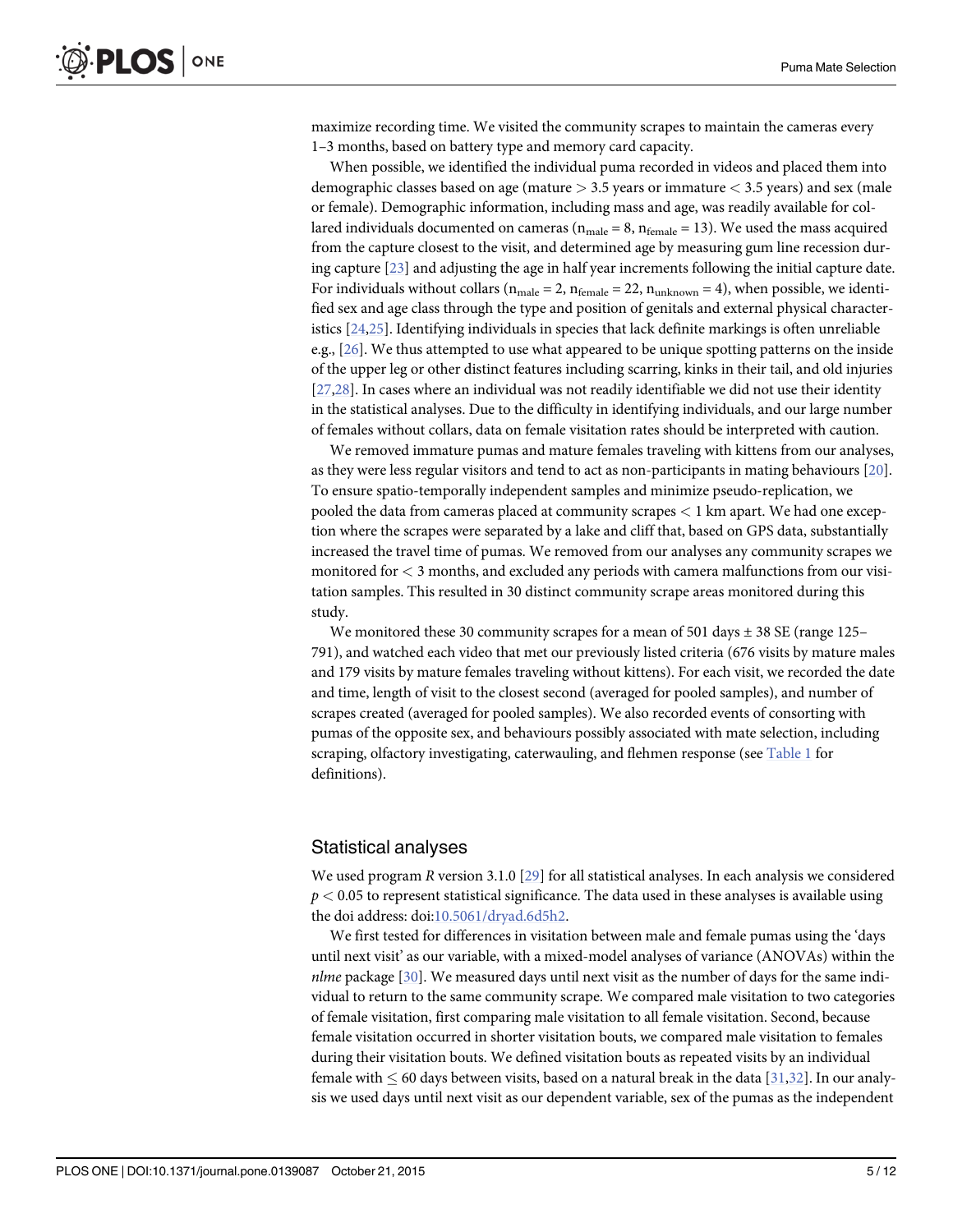<span id="page-5-0"></span>variable, and used the individual puma id as a random effect to account for variation among individuals.

Based on GPS location data, we estimated 95% local convex hull (LoCoH) home ranges [\[33\]](#page-11-0) using the LoCoH tool in ArcMap (v. 10.1, ESRI, 2012). We separated locations into two yearly monitoring periods (from July 2011-June 2012 and July 2012-June 2013), and included any collared adult puma with a minimum of three months of monitoring during a given period, resulting in a mean of 1120 points  $(\pm 107 \text{ SE})$  to calculate each home range. We then documented each foray outside of the 95% home range during each monitoring period, where we considered a foray to be the presence of 2 or more continuous GPS locations  $> 1$  km outside of the yearly 95% LoCoH home range (mean $_{\text{female}} = 37.9 \text{ km}^2 \pm 3.3 \text{ SE}$ , mean $_{\text{male}} = 115.7 \text{ km}^2 \pm 1.5$ 13.2 SE). We used a two-tailed t-test assuming equal variances to test for differences between male and female pumas, after first testing the data for normality and homoscedasticity. Finally, we determined the number of male pumas each female overlapped with during each annual monitoring period using the 95% LoCoH home ranges.

We determined which male characteristics and behaviours best predicted being selected as a mate by female pumas. We compared variables of behaviours exhibited during visitation (total number of scrapes created, mean number of scrapes created per visit, number of visits, and mean duration of visits) and physical characteristics (mass during most recent capture, and age) between two different time periods: during female visitation bouts to determine what is important while a female is actively selecting a mate, and in the 90 days previous to the consorting to determine the potential role of advertisement and other aspects prior to female arrival. We choose a 90-day period prior to mating as it coincides with the known gestation duration of pumas [\[8\]](#page-10-0). We included all females that consorted with  $\geq$  1 male in the analysis. We defined consorting as traveling with a male ( $n = 16$ ) ( $S3$  Video) or visiting scrapes within two hours of each other  $(n = 7)$  (where we considered it likely that the individuals met despite the event not being captured by our cameras based on associated GPS data). We used whether a male was selected as our dependent variable, and used the visitation behaviour and physical characteristics as our predictor variables. We used a stepwise AIC procedure in the MASS package [[34](#page-11-0)] to determine the best model. The combination of all possible variables was used, and in a stepwise process each variable was eliminated until the best model based on AIC scores was arrived at for both time periods.

#### **Results**

#### Patterns in visitation

Visitation by females at community scrapes [\(S4 Video\)](#page-9-0) occurred in short visitation bouts  $(n = 40)$  or single visits  $(n = 28)$ . Visitation bouts had a mean duration of 31.8 ( $\pm$  5.1 SE) days, and included a mean of 3.7 ( $\pm$  0.4 SE) visits per bout. Females had a mean of 11.8 ( $\pm$  1.5 SE) days between visits during a given visitation bout. The visitation bouts of females occurred throughout the year, and were separated by large gaps in time (mean  $= 367 \pm 62$  SE days).

Mature male and female pumas varied in their patterns of visitation to community scrapes. In contrast to females, visitation by males at community scrapes ([S5 Video](#page-9-0)) was characterized by regular visits throughout monitoring periods that averaged 17.7 ( $\pm$  2.1 SE) days between visits. Visitation of females during their visitation bouts was 1.5 times more frequent than male pumas ( $F_{1,650} = 13.4$ ,  $p < 0.0001$ ), while male visitation was twice as frequent as females overall (mean = 33.2 days  $\pm$  8.9 SE,  $F_{1,657}$  = 2.9,  $p$  = 0.0959). In essence, male pumas visited regularly throughout the year, while females visited less frequently overall, but visited more frequently during short visitation bouts.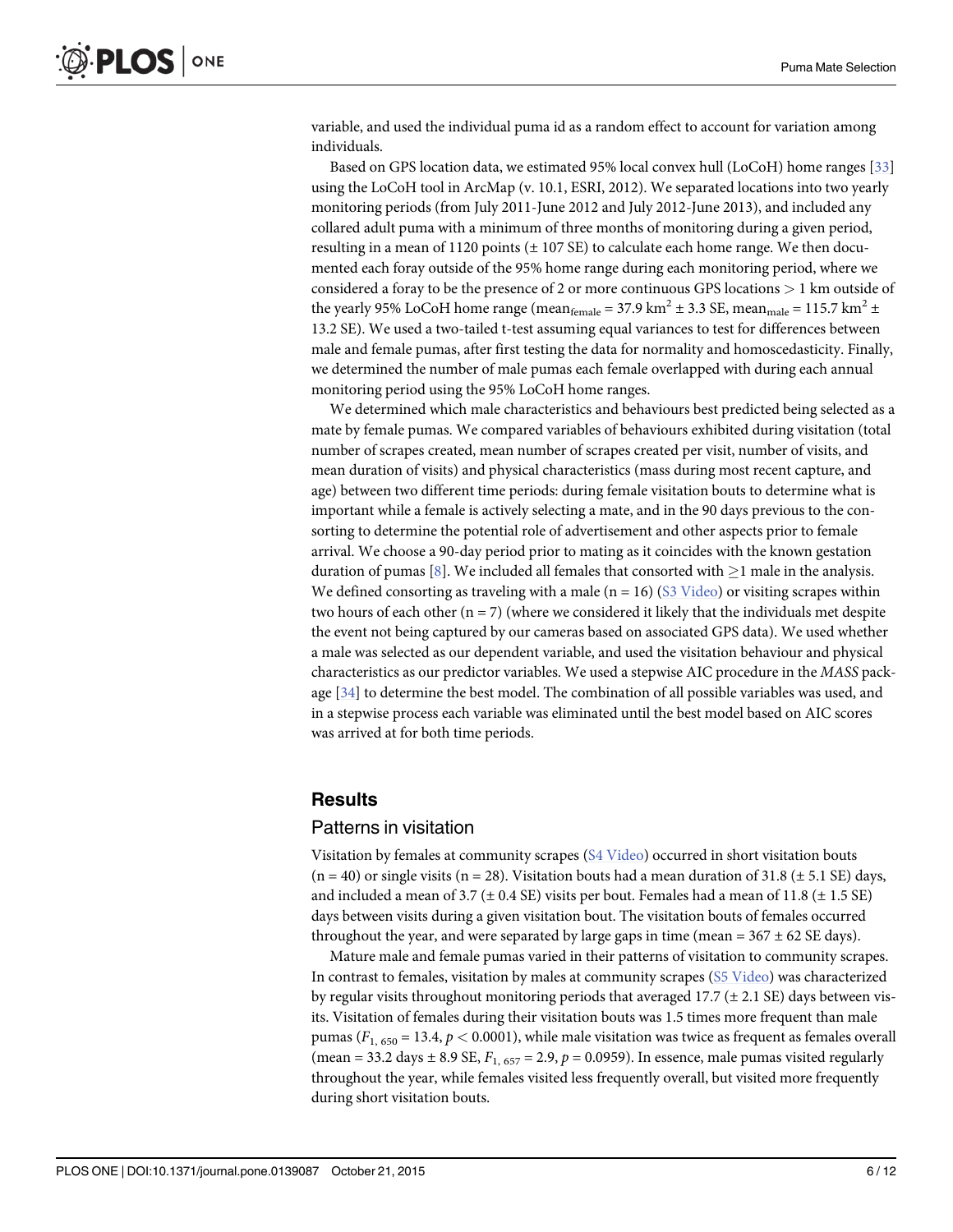<span id="page-6-0"></span>On three occasions we documented on camera an individual male at a community scrape outside of its 95% LoCoH home range for the first time during a female visitation bout. On these occasions, the males arrived during the visitation bout, and then after the female visitation bout ended the male's visitation to the community scrape decreased in frequency and eventually ended. This suggests that these male pumas moved out of their normal territory to take advantage of the temporal presence of a female pumas in oestrus, who possibly advertised their presence across long distances by caterwauling. We documented females exhibiting caterwauling [\(S2 Video\)](#page-9-0) during 28.2% of visitation bouts. Our spatial analysis found that males made 6.7 ( $\pm$  1.3 SE, range 2–12) forays outside of their home range during yearly monitoring periods. This was significantly more than the 2.0 ( $\pm$  0.4 SE, range 0–5) annual forays made by females ( $t_{18} = 4.3$ ,  $p = 0.0004$ ).

# Female mate selection

We documented 23 incidents of consorting with mates (Video 5) by 17 female pumas. Females who consorted with a male selected from a mean of 1.7 (range  $= 1-3$ ) males based on video data. This was similar to the number of males a female's home range overlapped with; from July 2011 to June 2012 each female monitored with GPS collars overlapped with 1.7 males with GPS collars (range 1–3), and from July 2012 to June 2013 each female monitored with GPS collars overlapped with 2.0 males with GPS collars (range =  $0-3$ ) ([Fig 2](#page-7-0)). Of the 17 females we recorded consorting with a male, 2 (12%) consorted with 2 different males during a visitation bout.

All of the males selected of known age  $(n = 8)$  were between the ages of 3 to 7 years old. During a female's visitation bout, model selection results suggested that the best model included additive effects of the number of visits, mass and age ( $AIC_w = 0.54$ ), which had more than twice the support of any other models we considered ([Table 2](#page-8-0)). In the time period 90 days before the consorting event, model selection results found that a single predictor variable associated with visits, the total number of scrapes created ( $AIC_w = 0.56$ ), was the best model and performed twice as well as any other model we considered [\(Table 2](#page-8-0)).

# **Discussion**

Our objective was to increase our understanding of mate selection strategies used by female pumas based on behaviours we recorded with video cameras at community scrapes and GPS location data that allowed us to consider aspects of the spatial distribution of the population. Our results suggest sex-specific differences in mate selection strategies, with males potentially attempting to mate with every female they encounter and females actively selecting their mates. We found that females varied from males in visitation rates of and behaviours displayed at community scrapes, and appeared to use multiple cues to select mates. These results support previous suggestions that community scrapes effectively function as "billboards" e.g., [\[8](#page-10-0)] where individual males advertise their reproductive status and females select from potential mates. Community scrapes thus appear to play an integral role in communication and mate selection in pumas.

Female pumas apparently used multiple cues in their selection of mates, as is common in other mammals [\[3](#page-10-0)], and supported our hypothesis that females would select for the dominant resident males. During female visitation bouts, females selected males based on their number of visits, mass, and age. In the period 90 days previous to consorting, the total scrapes made by a male were the most important aspect of that male being selected. These patterns imply that while females prefer larger and older (>3 years) males (which are likely correlated, and an indication of dominance  $[8,9]$ ), frequent community scrape visitation and scent marking can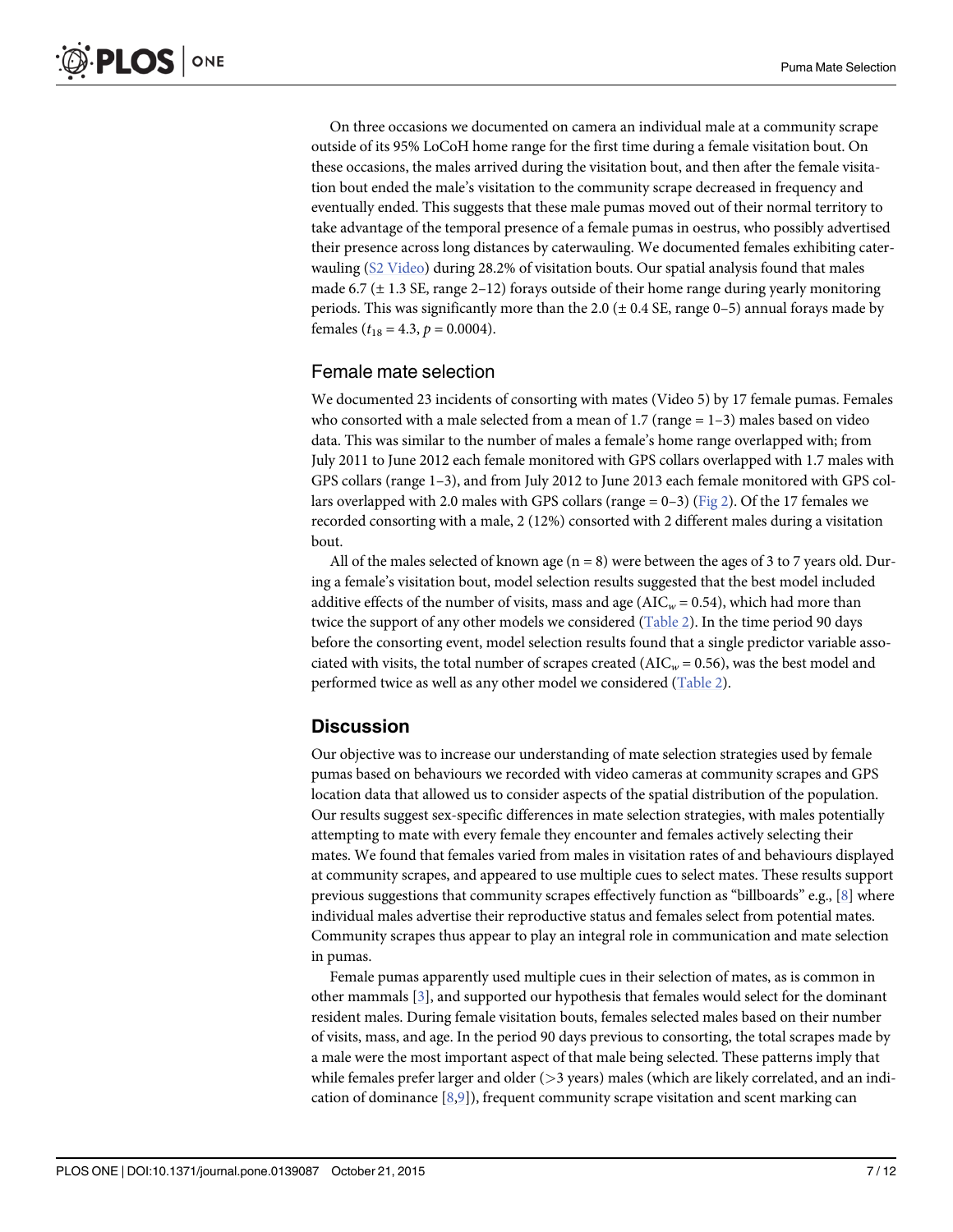<span id="page-7-0"></span>



[Fig 2. A](#page-6-0) map showing the overlap among pumas using 95% LoCoH home ranges in the study area. The upper map shows the overlap in our first time period (July 2011 to June 2012), and the lower map shows the overlap in our second time period (July 2012 to June 2013).

doi:10.1371/journal.pone.0139087.g002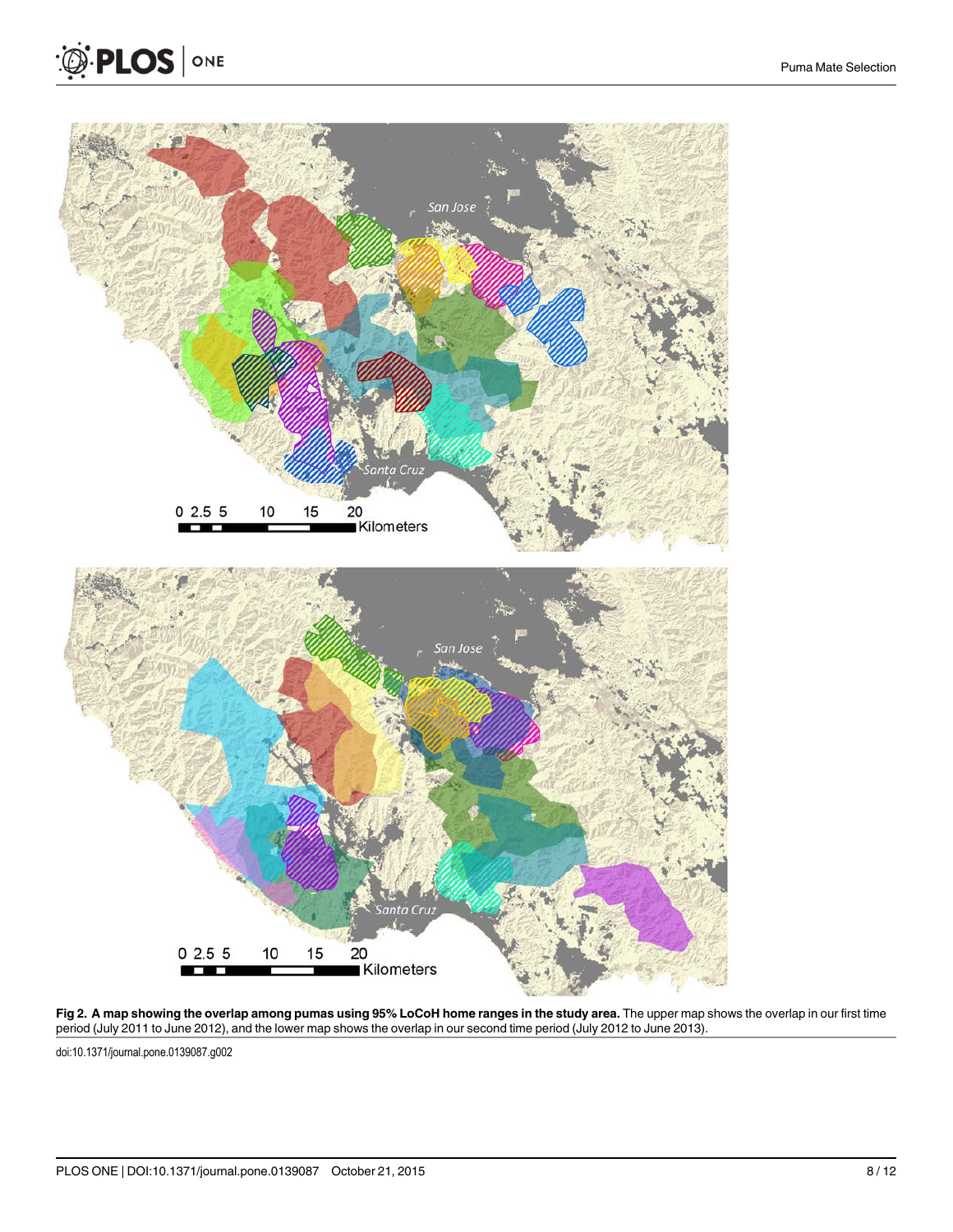<span id="page-8-0"></span>

| Table 2. Predictors of female mate selection, represented by the best models during the female's visitation bout, and 90 days previous to consort-                   |
|----------------------------------------------------------------------------------------------------------------------------------------------------------------------|
| ing with males. We determined the best models using combinations of variables <sup>1</sup> , and for each model we report the variables of the best model and the C- |
| statistic score, the AIC score, and the AIC $_{\omega}$ weight for each of the best 3 models.                                                                        |
|                                                                                                                                                                      |

| <b>Time Period</b> | Model                           | C    | <b>AIC</b> | <b>AAIC</b> | $AIC_w$ |
|--------------------|---------------------------------|------|------------|-------------|---------|
| During             | VSTS + MASS + AGE               | 0.81 | 34.5       |             | 0.54    |
|                    | $VSTS + MDUR + MASS + AGE$      | 0.8  | 35.8       | 1.3         | 0.28    |
|                    | TSCR + VSTS + MDUR + MASS + AGE | 0.8  | 36.7       | 2.2         | 0.18    |
| 90 days            | <b>TSCR</b>                     | 0.72 | 32         |             | 0.56    |
|                    | TSCR + MDUR                     | 0.81 | 33.5       | 1.5         | 0.27    |
|                    | TSCR + MDUR + AGE               | 0.77 | 35.3       | 3.3         | 0.11    |

 $1$  TSCR = The total number of scrapes made, MSCR = The mean number of scrapes made, VSTS = The number of visits made, MDUR = The mean duration of visits,  $MASS = The mass of the male,  $AGE = The age of the male$ .$ 

doi:10.1371/journal.pone.0139087.t002

greatly improve mating opportunities for males. In addition to increasing the probability of an encounter with a female in oestrus, frequent visitation to a community scrape also serves to advertise their residency. The apparent use of these physical and temporal cues during a female's visitation bout suggest that females may evaluate physical characteristics and dominance when selecting mates. The importance of scraping activity prior to consorting events also suggests that females select the resident, and hence dominant, male. The male puma that scrapes the most is likely to be the dominant male in the area, as juvenile pumas rarely scrape [\[8,20](#page-10-0)], and it is resident males who most frequently visit and scent mark in a given area. Mating with the dominant male likely reduces the risk of infanticide e.g.,  $[8]$  $[8]$ . The use of the these multiple cues likely allows females to evaluate mate quality, reduce errors in selecting suboptimal mates, and may also allow for individuals to select traits they deem most important to the survival of their offspring e.g., [\[3,](#page-10-0) [35\]](#page-11-0).

Female pumas differed from males in their visitation and mate selection strategies, and appeared to be influenced by a complex set of cues and behaviours at community scrapes. Our results supported our hypothesis, by indicating that although visits to community scrapes by females occurred over the entire year, visits of individuals were likely correlated with oestrus bouts, with frequent visitation occurring over short time periods that potentially overlapped with 2 oestrus cycles (mean = 32 days). Our data for female pumas was predominantly based on individuals without collars, and is hence less exact, but the irregularity in female visitation rates was in contrast to males who regularly visited community scrapes to advertise their presence through scent marking. Scrape visitation was predominately a male activity, and male pumas exhibit vigilance through regular visiting and advertising their presence for prospective mates as well as territorial rivals  $[8,20]$  $[8,20]$  $[8,20]$  $[8,20]$  $[8,20]$ . The use of community scrapes is thus an important mechanism for communication with potential mates in spatially dispersed populations of solitary felids, and could possibly be more important for males to advertise dominance in species with spatially clumped populations.

Female pumas appeared to consort with one of the dominant resident males that overlapped their home range, which were also likely the males they were most familiar with. This highlights the importance of access to females in male territoriality and its role in intraspecific competition. Mass of males is an important adaptation for competition, and is often correlated with age, and hence residency. It is an important competitive advantage in confrontations, as larger males can prevent the access of smaller males to females either through fighting or intimidation. Aggressive disputes are relatively infrequent among resident male felids due to the potential for serious injury  $[8,36,37]$  $[8,36,37]$  $[8,36,37]$ , but access to reproductive females may temporarily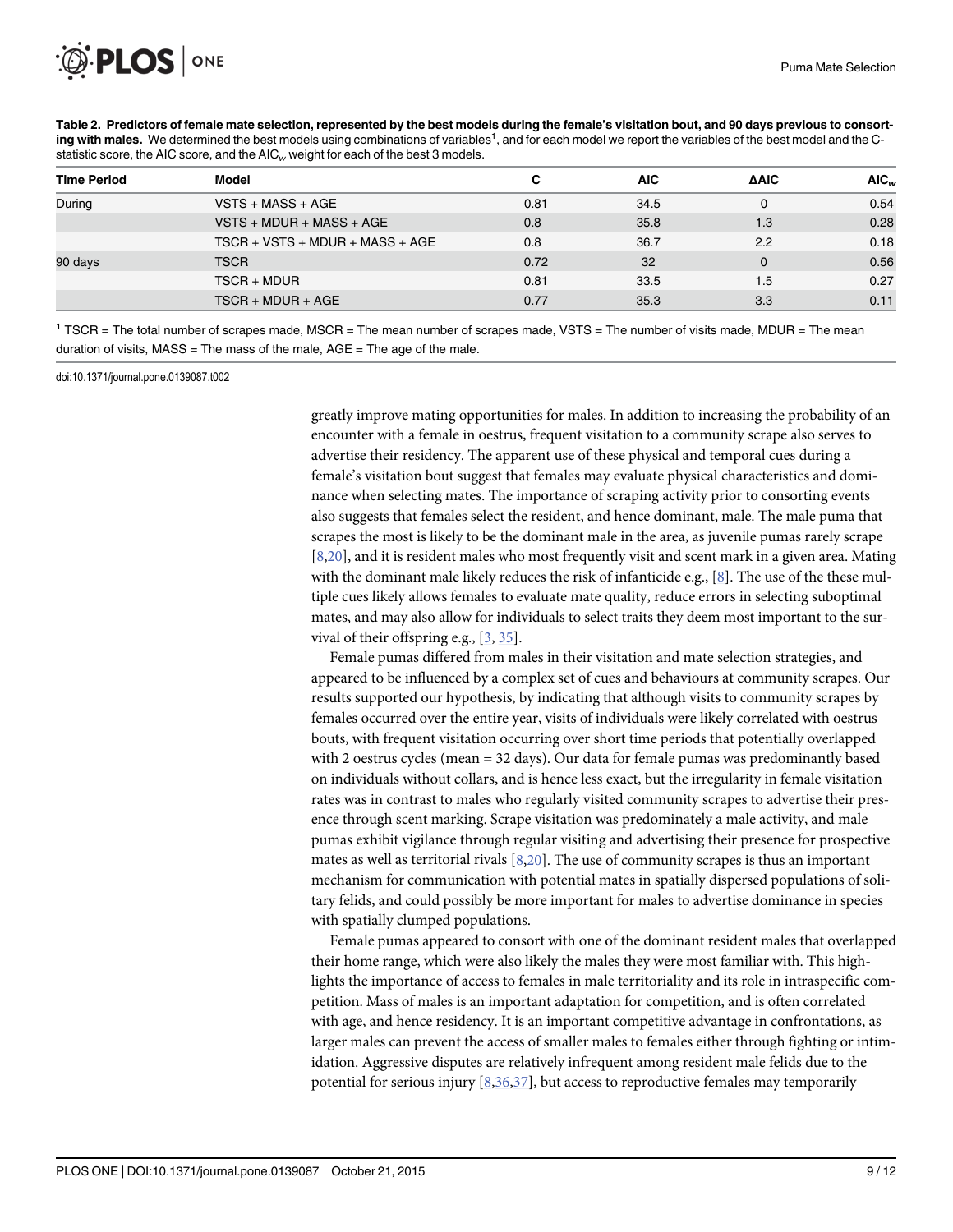<span id="page-9-0"></span>outweigh risks associated with interactions with other males  $[12,37]$  $[12,37]$  $[12,37]$ , reinforcing the importance of large mass in male solitary felids.

Although most solitary carnivores regularly visit and scent mark areas to maintain a territory, our findings suggest that attempts to exclude other males through scent marking are apparently not completely successful in spatially dispersed populations. We recorded 3 incidents on video where non-resident males consorted with females that were visiting community scrapes that previously had been used by only one male. Our analyses of forays outside of the home range documented that forays by male pumas are more common than previously thought, and were more frequent than forays by female pumas, supporting our hypothesis. Female pumas caterwauling may be the cause of these incidents of temporary territorial transgressions, as the function of caterwauling (S2 Video) is thought to be to advertise from a distance [[8\]](#page-10-0), and is likely a mechanism to alert males to the presence of females to which they would otherwise be unaware. Although we documented caterwauling at 28.2% of female visitation bouts, this is likely an underestimate because our cameras monitored only a small part of the area potentially used by pumas during courtship and mating. It is unknown if female pumas use caterwauling to advertise their presence to all males or a specific individual. Because males continue to scrape while consorting with a female, we expect that females are able to discern between trespassing males and territorial males that had previously been scraping. Therefore, in the instances where females select a trespassing male, the opportunity to increase the genetic diversity of their offspring may be more important than residence or familiarity.

We documented that female pumas are sometimes polyandrous, as we recorded two female pumas consorting with more than one male during visitation bouts (14.2% of the consorting documented). A genetic analysis of kittens in the study area showed a similar pattern with two sires in one of eight litters tested (12.5% of litters) (Wilmers, unpublished data). Other mammals have shown increased reproductive success associated with polyandry [[38](#page-11-0)], and the same may be true of pumas. Sperm competition plays an important role in mate selection in species with confirmed polyandry [[9](#page-10-0)], but there are other adaptive benefits of confusing paternity. Because many male felids, including pumas, frequently kill unrelated kittens in order to induce ovulation in females and increase their own reproductive success, mating with multiple males may decrease the probability of infanticide [[8,](#page-10-0)[39](#page-11-0),[40](#page-11-0)]. Polyandry also allows for greater genetic diversity in the offspring of the female, limits risk of genetic incompatibility or defects, and increases the survival probability of at least one kitten in the case of resource uncertainty [[41](#page-11-0)].

# Supporting Information

[S1 Video](http://www.plosone.org/article/fetchSingleRepresentation.action?uri=info:doi/10.1371/journal.pone.0139087.s001). Scraping behaviour by a mature male puma. (MP4)

[S2 Video](http://www.plosone.org/article/fetchSingleRepresentation.action?uri=info:doi/10.1371/journal.pone.0139087.s002). A subset of a female visit, highlighting caterwauling. (MP4)

[S3 Video](http://www.plosone.org/article/fetchSingleRepresentation.action?uri=info:doi/10.1371/journal.pone.0139087.s003). A mature male and mature female consorting at a community scrape. (MP4)

[S4 Video](http://www.plosone.org/article/fetchSingleRepresentation.action?uri=info:doi/10.1371/journal.pone.0139087.s004). A female visiting a community scrape. (MP4)

[S5 Video](http://www.plosone.org/article/fetchSingleRepresentation.action?uri=info:doi/10.1371/journal.pone.0139087.s005). A typical male visit to a community scrape. (MP4)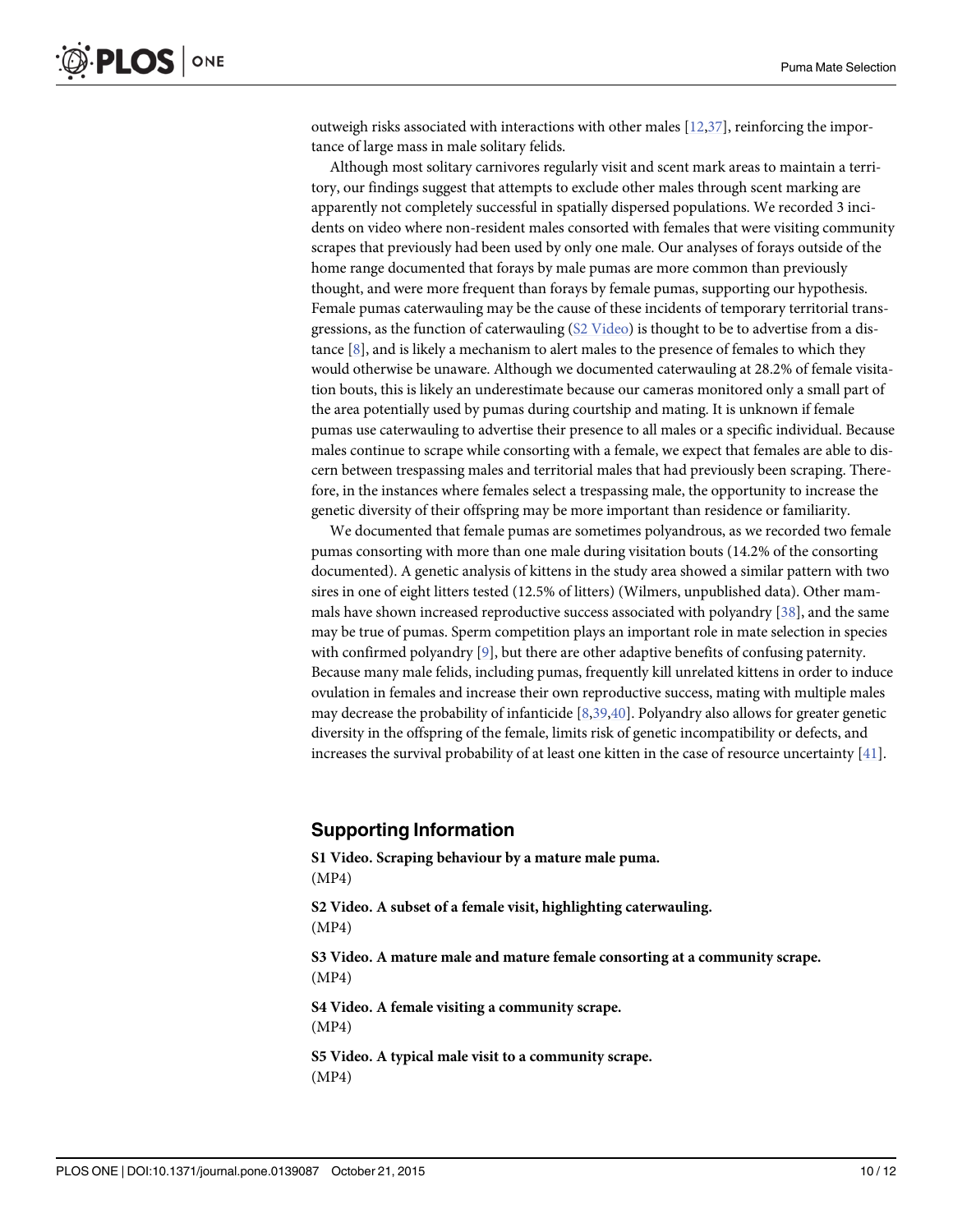# <span id="page-10-0"></span>Acknowledgments

We thank C. Wylie and D. Tichenor for their significant support in helping to capture pumas with hounds, H. Ernest for the genetic analysis, along with Y. Shakeri and numerous field technicians for their help on the project. We also thank K. Logan, W. Linklater, P. Seddon, S. Riley, and anonymous reviewers for comments on previous drafts of this manuscript.

# Author Contributions

Conceived and designed the experiments: MLA CCW HUW. Performed the experiments: MLA PH. Analyzed the data: MLA JS. Contributed reagents/materials/analysis tools: CCW HUW MLA. Wrote the paper: MLA HUW CCW JS PH LME.

#### References

- [1.](#page-0-0) Darwin C (1859). On the origin of species by means of natural selection. John Murray, London.
- [2.](#page-0-0) Gibson RM, Langen TA (1996) How do animals choose their mates? Trends in Ecology and Evolution 11:468–470. PMID: [21237923](http://www.ncbi.nlm.nih.gov/pubmed/21237923)
- [3.](#page-0-0) Candolin U (2003) The use of multiple cues in mate choice. Biological Reviews 78:575–595. PMID: [14700392](http://www.ncbi.nlm.nih.gov/pubmed/14700392)
- [4.](#page-0-0) Bailey TN (1974) Social Organization in a Bobcat Population. Journal of Wildlife Management 38:435–446.
- [5.](#page-0-0) Stenstrom D, Dahlblom S, Jones Fur C, Hoglund J (2000) Rutting pit distribution and the significance of fallow deer Dama dama scrapes during the rut. Wildlife Biology 6:23–29.
- [6.](#page-0-0) Hurst JL, Benyon RJ (2004) Scent wars: the chemobiology of competitive signalling in mice. BioEssays 26:1288–1298. PMID: [15551272](http://www.ncbi.nlm.nih.gov/pubmed/15551272)
- [7.](#page-0-0) Stein AB, Hayssen V (2013) Panthera pardus. Mammalian Species 47:30–48.
- [8.](#page-0-0) Logan K, Sweanor L (2001) Desert puma: evolutionary ecology and conservation of an enduring carnivore. Island Press: 464 pages.
- [9.](#page-0-0) Andersson M, Simmons LW (2006) Sexual selection and mate choice. Trends in Ecology and Evolution 21:296–302. PMID: [16769428](http://www.ncbi.nlm.nih.gov/pubmed/16769428)
- [10.](#page-1-0) Gorman ML, Trowbridge BJ (1989) The role of odor in the social lives of carnivores. In: Carnivore behavior, ecology, and evolution (Gittleman JG, ed), Comstock Publishing Associates, Cornell, NY, p. 57–88.
- [11.](#page-1-0) Gehrt SD, Fritzell EK (1998) Resource distribution, female home range dispersion and male spatial interactions: group structure in a solitary carnivore. Animal Behavior 55:1211–1227.
- [12.](#page-1-0) Smith JLD, McDougal C, Miquelle D (1989) Scent marking in free—ranging tigers, Panthera tigris. Animal Behaviour 37:1–10.
- [13.](#page-1-0) Clapham M, Nevin OT, Ramsey AD, Rosell F (2012) A hypothetico-deductive approach to assessing the social function of chemical signaling in a non-territorial solitary carnivore. PLoS One 7:e35404. doi: [10.1371/journal.pone.0035404](http://dx.doi.org/10.1371/journal.pone.0035404) PMID: [22530018](http://www.ncbi.nlm.nih.gov/pubmed/22530018)
- [14.](#page-1-0) Bothma JP & le Riche EAN (1993) Evidence of the use of rubbing, scent marking and scratching posts by Kalahari leopards. Journal of Arid Environments 29:511–517.
- [15.](#page-1-0) Seidensticker JC IV, Hornocker MG, Wiles WV, Messick JP (1973) Mountain lion social organization in the Idaho Primitive Area. Wildlife Monographs 35:3–60.
- [16.](#page-1-0) Logan K, Sweanor L (2010) Behavior and social organization of a solitary carnivore. In Cougar: ecology and conservation, edited by Hornocker M, Negri S. University of Chicago Press, Chicago: 105–117.
- [17.](#page-1-0) Laundre JW, Hernandez L (2007) Do female pumas (Puma concolor) exhibit a birth pulse? Journal of Mammalogy 88:1300–1304.
- [18.](#page-1-0) Jansen BD, Jenks JA (2012) Birth timing for mountain lions (Puma concolor); testing the prey availabil-ity hypothesis. PLoS One 7:e44625. doi: [10.1371/journal.pone.0044625](http://dx.doi.org/10.1371/journal.pone.0044625) PMID: [23028569](http://www.ncbi.nlm.nih.gov/pubmed/23028569)
- [19.](#page-1-0) Harmsen BJ, Foster RJ, Gutierrez SM, Marin SY, Doncaster CP (2010) Scrape-marking behavior of jaguars (Panthera onca) and pumas (Puma concolor). Journal of Mammalogy 91:1225–1234.
- [20.](#page-1-0) Allen ML, Wittmer HU, Wilmers CC (2014) Puma communication behaviours: understanding functional use and variation among sex and age classes. Behaviour 151:819–840.